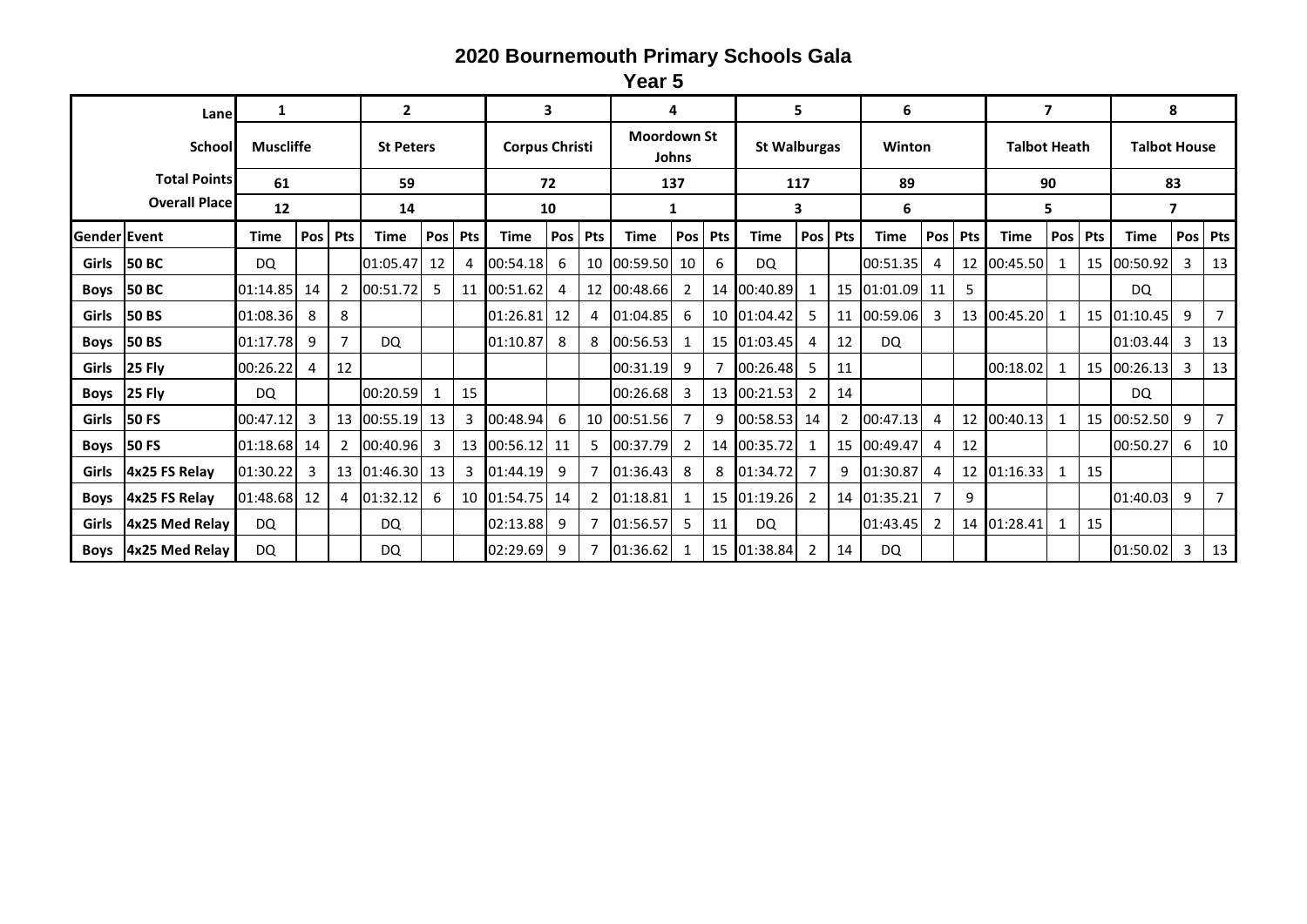**Year 5**

|              | Lane                           | 1              |                 |            |             | $\overline{2}$     |            |             | 3                 |            | 4           |                 |            |             | 5                    |            |             | 6          |            | $\overline{\mathbf{z}}$ |                 |            | 8           |                        |         |  |
|--------------|--------------------------------|----------------|-----------------|------------|-------------|--------------------|------------|-------------|-------------------|------------|-------------|-----------------|------------|-------------|----------------------|------------|-------------|------------|------------|-------------------------|-----------------|------------|-------------|------------------------|---------|--|
|              | School                         |                | <b>St Marks</b> |            |             | <b>St Michaels</b> |            |             | <b>St Martins</b> |            |             | <b>St James</b> |            |             | <b>St Katherines</b> |            |             | Kingsleigh |            |                         | <b>St Lukes</b> |            |             | <b>Christ the King</b> |         |  |
|              | <b>Total Points</b>            | 135            |                 |            | 53          |                    |            | 75          |                   |            | 62          |                 |            | 112         |                      |            | 52          |            |            | 60                      |                 |            | 76          |                        |         |  |
|              | <b>Overall Place</b>           | $\overline{2}$ |                 |            | 15          |                    |            | 9           |                   |            | 11          |                 |            | 4           |                      |            | 16          |            |            | 13                      |                 |            | 8           |                        |         |  |
| Gender Event |                                | Time           | Pos             | <b>Pts</b> | <b>Time</b> | Pos                | <b>Pts</b> | <b>Time</b> | Pos               | <b>Pts</b> | <b>Time</b> | Pos             | <b>Pts</b> | <b>Time</b> | Pos                  | <b>Pts</b> | <b>Time</b> | Pos        | <b>Pts</b> | <b>Time</b>             | Pos             | <b>Pts</b> | <b>Time</b> |                        | Pos Pts |  |
| Girls        | <b>50 BC</b>                   | 00:49.10       |                 | 14         | 01:04.97    | -11                | 5          | 00:54.82    |                   | 9          | 00:57.50    | q               |            | DQ.         |                      |            | 01:05.56    | 13         |            | 00:56.93                | 8               | 8          | 00:53.81    | 5                      | 11      |  |
| <b>Boys</b>  | <b>50 BC</b>                   | 00:54.55       |                 | q          | 01:09.35    | 12                 |            | 00:56.19    | -10               | 6          | 00:55.21    | 9               |            | 00:55.20    | 8                    | 8          | 00:50.05    | 3          | 13         | 00:54.19                | -6              |            | 10 01:09.65 | 13                     | 3       |  |
| <b>Girls</b> | <b>50 BS</b>                   | 01:02.90       |                 | 12         | 01:13.34    | 10                 | 6          | DQ.         |                   |            | DQ.         |                 |            | 01:07.93    |                      | q          | 01:18.89    | 11         |            | DQ.                     |                 |            | 00:53.83    |                        | 14      |  |
| <b>Boys</b>  | <b>50 BS</b>                   | 01:01.26       | 2               | 14         | DQ.         |                    |            | DQ.         |                   |            | DQ.         |                 |            | 01:05.02    |                      | 11         | 01:10.69    |            | 9          | 01:05.53                | 6               | 10         | DQ.         |                        |         |  |
| Girls        | <b>25 Fly</b>                  | 00:27.53       | 6               | 10         | 00:31.22    | 10                 | 6          | 00:33.12    | -11               |            | 00:30.37    | 8               | 8          | DQ.         |                      |            | DQ.         |            |            | 00:29.22                |                 | q          | 00:23.38    | 2                      | 14      |  |
| <b>Boys</b>  | <b>25 Fly</b>                  | 00:27.10       |                 | 12         | DQ.         |                    |            | DQ.         |                   |            | 00:31.57    |                 | q          | 00:28.64    |                      | 11         |             |            |            | 00:34.89                | 8               |            | 00:30.84    | 6                      | 10      |  |
| Girls        | <b>50 FS</b>                   | 00:47.98       | 5               | 11         | 01:06.37    | 16                 | 0          | 00:52.06    | 8                 | 8          | 01:04.04    | -15             |            | 00:44.10    | $\mathcal{P}$        | 14         | 00:54.40    | 11         |            | 00:54.96                | -12             |            | 00:53.80    | 10                     | 6       |  |
| Boys         | <b>50 FS</b>                   | 00:55.42       | 10              | 6          | 00:51.47    |                    | 9          | 00:52.38    | -8                | 8          |             |                 |            | 00:49.75    | 5                    | 11         | 00:56.42    | 12         |            | 01:01.44                | -13             |            | 00:54.06    | 9                      |         |  |
| Girls        | 4x25 FS Relay                  | 01:34.00       | -6              | 10         | 01:51.27    | 14                 |            | 01:44.56    | 10                | 6          | 01:45.75    | -12             | 4          | 01:25.43    |                      |            | 14 01:54.69 | 15         |            | 01:45.72                | 11              |            | 01:31.56    |                        | 11      |  |
| <b>Boys</b>  | 4x25 FS Relay                  | 01:27.12       | 3               | 13         | 01:41.53    | -11                | 5          | 01:31.12    | 4                 | 12         | 01:39.12    | 8               | 8          | 01:31.64    |                      |            | 11 01:40.48 | -10        | 6          | 01:48.97                | -13             | 3          |             |                        |         |  |
| Girls        | <b>4x25 Med Relay 01:54.67</b> |                |                 | 12         | 02:13.35    | -8                 | 8          | 02:00.87    | -6                | 10         | 02:03.28    |                 | 9          | [01:50.15]  | 3                    | -13        | 02:16.18    | - 10       | 6          | DQ.                     |                 |            | DQ.         |                        |         |  |
| <b>Boys</b>  | <b>4x25 Med Relay 01:50.96</b> |                |                 | 12         | 02:16.66    | -8                 | 8          | 01:52.81    |                   | 11         | 01:57.31    |                 | 9          | 01:55.58    | 6                    | 10         | DQ.         |            |            | DQ.                     |                 |            |             |                        |         |  |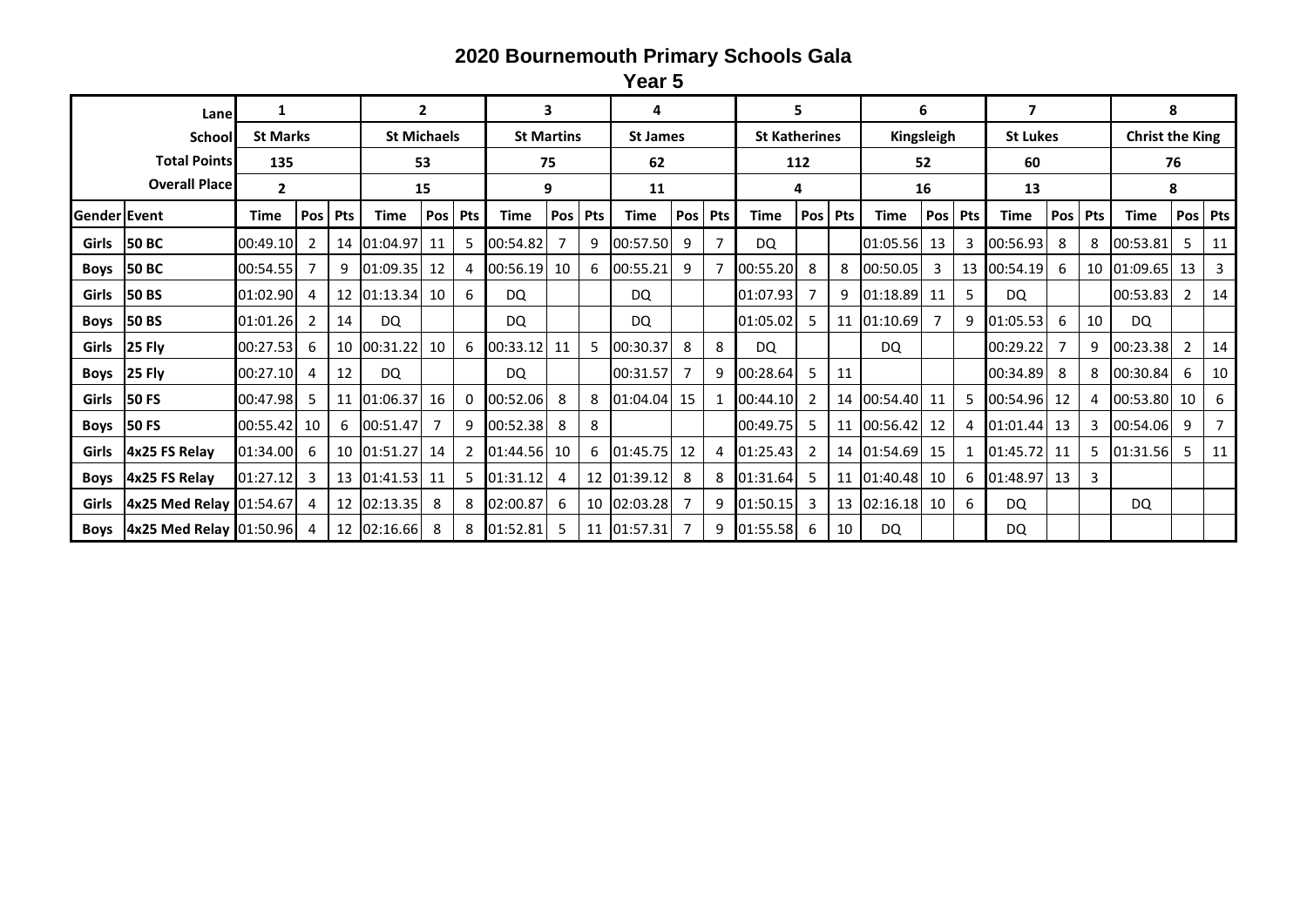**Year 6**

|              | Lane                 |                       | 3   |     |              | 4                                  |     |             | 5                   |     | 6           |                |     |                     | 7              |     | 8                   |     |                |  |  |
|--------------|----------------------|-----------------------|-----|-----|--------------|------------------------------------|-----|-------------|---------------------|-----|-------------|----------------|-----|---------------------|----------------|-----|---------------------|-----|----------------|--|--|
|              | School               | <b>Corpus Christi</b> |     |     |              | <b>Moordown St</b><br><b>Johns</b> |     |             | <b>St Walburgas</b> |     | Winton      |                |     | <b>Talbot Heath</b> |                |     | <b>Talbot House</b> |     |                |  |  |
|              | <b>Total Points</b>  | 67                    |     |     | 132          |                                    |     |             | 97                  |     | 41          |                |     |                     | 80             |     |                     | 48  |                |  |  |
|              | <b>Overall Place</b> | 9                     |     |     | $\mathbf{1}$ |                                    |     |             | $\mathbf{2}$        |     | 13          |                |     |                     | 6              |     |                     | 12  |                |  |  |
| Gender Event |                      | <b>Time</b>           | Pos | Pts | <b>Time</b>  | <b>Pos</b>                         | Pts | <b>Time</b> | Pos                 | Pts | <b>Time</b> | Pos            | Pts | <b>Time</b>         | Pos            | Pts | <b>Time</b>         | Pos | Pts            |  |  |
| Girls        | 100 FS               | 01:29.32              | 8   | 5   | 01:19.82     | 4                                  | 9   |             |                     |     |             |                |     | 01:13.52            | 1              | 12  | 01:33.24            | 10  | 3              |  |  |
| <b>Boys</b>  | 100 FS               | 01:07.53              | 1   | 12  | 01:41.50     | 7                                  | 6   | 01:38.13    | 5                   | 8   |             |                |     |                     |                |     | 01:38.30            | 6   | $\overline{7}$ |  |  |
| <b>Girls</b> | <b>50 BC</b>         | 01:04.26              | 11  | 2   | 00:51.52     | 8                                  | 5   | 00:45.75    | 3                   | 10  |             |                |     | 00:40.59            | 1              | 12  | DQ                  |     |                |  |  |
| <b>Boys</b>  | <b>50 BC</b>         | 00:49.93              | 5   | 8   | 00:49.59     | 3                                  |     | 10 00:49.37 | 2                   | 11  | 00:49.72    | 4              | 9   |                     |                |     | DQ                  |     |                |  |  |
| <b>Girls</b> | <b>50 BS</b>         | 00:58.87              | 9   | 4   | 00:49.18     | $\overline{2}$                     | 11  | 01:15.12    | 13                  | 0   | 00:57.87    | 8              | 5.  | 00:47.10            | 1              | 12  | 00:57.45            | 6   | $\overline{7}$ |  |  |
| <b>Boys</b>  | <b>50 BS</b>         | 01:02.38              | 5   | 8   | 00:56.54     | 4                                  | 9   | 00:50.88    | 2                   | 11  | DQ.         |                |     |                     |                |     | DQ.                 |     |                |  |  |
| Girls        | 25 Fly               | 00:25.64              | 9   | 4   | 00:20.15     | 3                                  | 10  |             |                     |     |             |                |     | 00:19.78            | $\overline{2}$ | 11  | 00:20.31            | 4   | 9              |  |  |
| <b>Boys</b>  | 25 Fly               | 00:16.93              | 1   | 12  | 00:22.35     | 5                                  | 8   | 00:21.13    | 2                   | 11  |             |                |     |                     |                |     | 00:23.43            | 6   | 7              |  |  |
| Girls        | <b>50 FS</b>         | 01:02.46              | 13  | 0   | 00:36.19     | $\mathbf{1}$                       | 12  | 00:39.19    | 3                   | 10  | 00:49.34    | 10             | 3   | 00:40.81            | 4              | 9   | 00:45.03            | 9   | 4              |  |  |
| <b>Boys</b>  | <b>50 FS</b>         | 00:47.73              | 5   | 8   | 00:41.91     | $\overline{2}$                     | 11  | 00:41.19    | $\mathbf{1}$        | 12  | 00:47.66    | 4              | 9   |                     |                |     | 00:50.28            | 7   | 6              |  |  |
| Girls        | 4x25 FS Relay        | 01:30.98              | 9   | 4   | 01:15.32     | $\overline{2}$                     | 11  |             |                     |     | DQ.         |                |     | 01:13.74            | 1              | 12  | 01:24.25            | 8   | 5              |  |  |
| <b>Boys</b>  | 4x25 FS Relay        | DQ                    |     |     | 01:28.46     | 5                                  | 8   | 01:16.69    | $\mathbf{1}$        | 12  | DQ.         |                |     |                     |                |     |                     |     |                |  |  |
| <b>Girls</b> | 4x25 Med Relav       | DQ                    |     |     | 01:29.62     | $\overline{2}$                     | 11  |             |                     |     | 01:48.47    | $\overline{7}$ | 6   | 01:24.38            | $\mathbf{1}$   | 12  | DQ.                 |     |                |  |  |
| <b>Boys</b>  | 4x25 Med Relav       | <b>DQ</b>             |     |     | 01:43.47     | $\overline{2}$                     | 11  | 01:43.12    | 1                   | 12  | 01:50.87    | 4              | 9   |                     |                |     |                     |     |                |  |  |